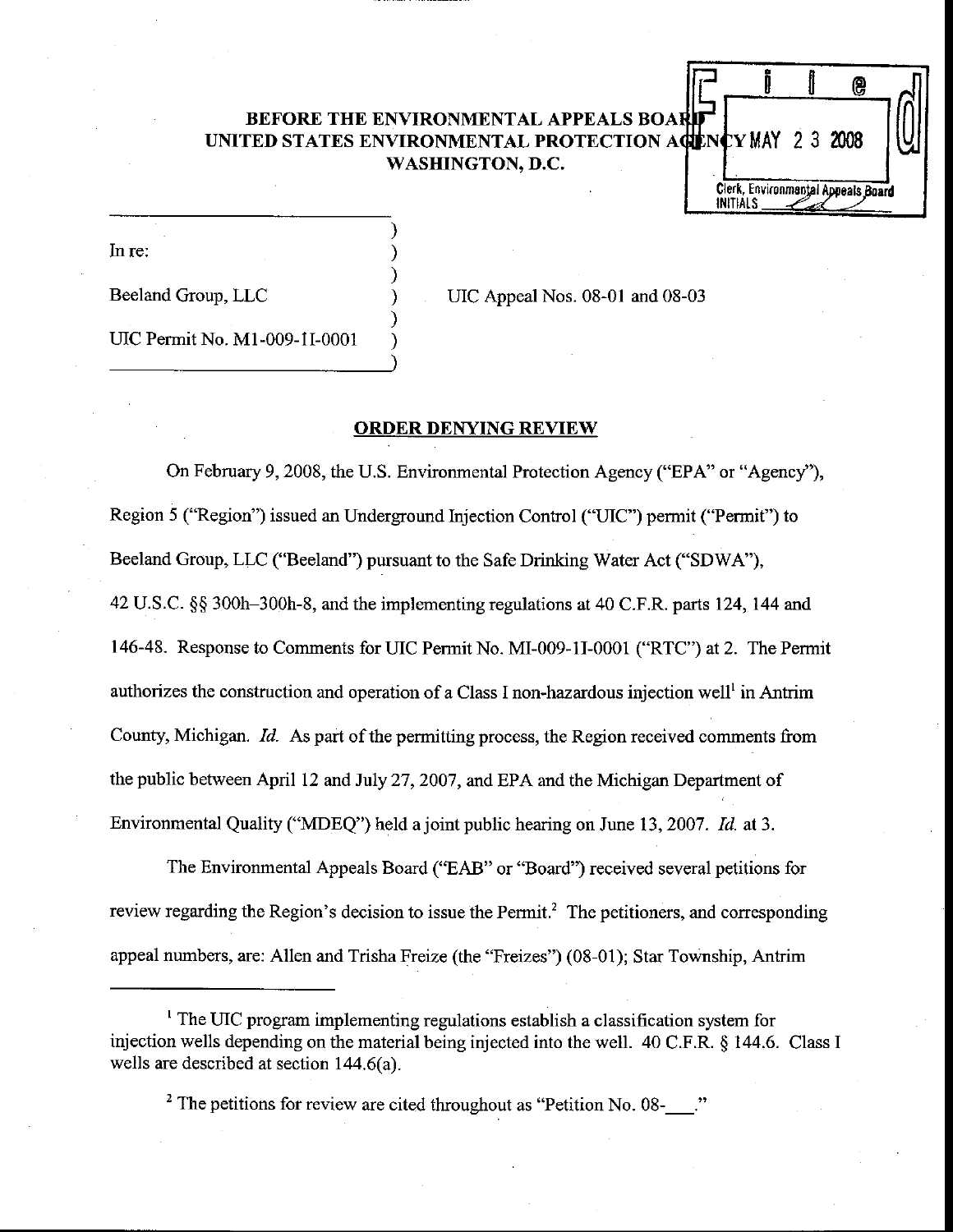County, and Friends of the Jordan River (together, the "FJR Petitioners") (08-02); and Dr. John W. Richter, President, Friends of the Jordan River Watershed, Inc., and Heidi S. Lang, Antrim Conservation District (together, "Richter/Lang") (08-03).<sup>3</sup> Subsequently, Beeland sought and obtained leave to intervene in these proceedings and, ultimately, sought summary disposition of all petitions. See Permittee Beeland Group, LLC's Motion to Intervene or In the Alternative, Request to Respond to Petition Nos. 08-01, 08-02, and 08-03 (Mar. 21, 2008), and Beeland's Response to Petition Nos.  $08-01$ ,  $08-02$ , and  $08-03$  (Apr. 11, 2008) ("Beeland Resp."). We then set a schedule for the parties' briefs regarding summary disposition. In re Beeland Group, LLC, UIC Appeal Nos. 08-01, 08-02, 08-03 (EAB Mar.28,2008) (Order Consolidating Cases, Granting Motion to Intervene, and Granting Extension of Time). This order established April 21, 2008, as the deadline for all petitioners to reply to Beeland's Response seeking summary disposition. By motion dated April 9, 2008, the FJR Petitioners, though their attomey Susan Hylwa Topp, sought a seven-day extension of time in which to file their reply. Motion for Extension of Time (filed April 11, 2008). The Board identified the relevant petition as Petition No. 08-02 and granted the motion for extension of time. In re Beeland Group, LLC, UIC Appeal No. 08-02 (EAB Apr. 14, 2008) (Order Granting Motion for Extension of Time). Accordingly, the FJR Petitioners filed a reply to Beeland's response on April 28, 2008. The Board also received a reply from Dr. John W. Richter pertaining to Petition No. 08-03 on April 28,2008. Letter from Dr. John W. Richter to Eurika Durr, Clerk of the EAB, U.S. EPA (April26,2008)

<sup>&</sup>lt;sup>3</sup> Dr. Richter and Ms. Lang filed separate letters that the Board has designated as a single petition for review. In a subsequent filing, Dr. Richter stated that Petition No. 08-03 "represents a collective petition comprising comments from a broad coalition of individuals, govemmental agencies and [non-profit organizations]  $**$ ." Letter from Dr. John W. Richter to Eurika Durr, Clerk of the EAB, U.S. EPA (April 26, 2008) ("Second Richter Letter").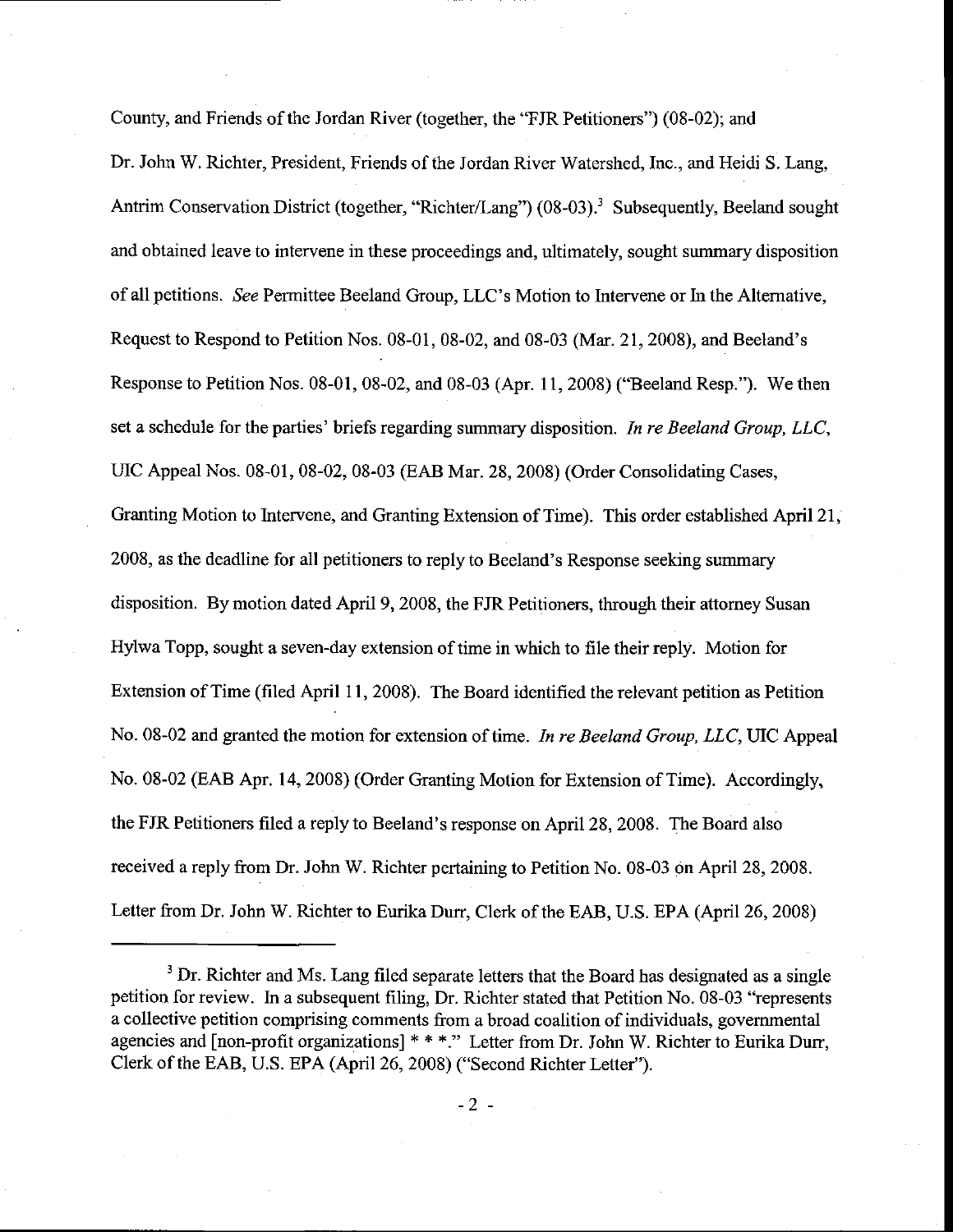("Second Richter Letter'). The Freizes did not file a reply to Beeland's Response. By motion dated May 6, 2008, Beeland sought leave to file a surreply to the FJR Petitoners' reply and the Second Richter Letter so as to address issues Beeland asserts the FJR Petitioners and Dr. Richter raised for the first time in their reply briefs. Beeland's Motion for Leave to File Instanter Suneply to Replies of Petitioners. The FJR Petitioners opposed the motion. Petitioners Star Township, Antrim County and Friends of the Jordan Rivers' Response to Surreply of Intervenor/Respondant Beeland Group.<sup>4</sup>For good cause, the Board now grants Beeland's motion for leave, accepts the surreply for filing, and considers the suneply as it applies to Petition No. 08-03. A determination on Petition No. 08-02 will be made at a later date.

#### 1. Petition No. 08-01

The Freizes, who filed a one-page letter (Petition No. 08-01), pro se, claim that the issuance ofthe Permit "is obviously a case of environmental discrimination" in the form of"a wealthy community shipping their problem to  $a$  \* \* \* poor community [that] happens to be in a fragile watershed \*\*\*." Letter from Allen & Trisha Freize to EAB (Feb. 29, 2008) ("Petition No. 08-01"). The letter provides no additional allegations or information regarding the Freizes' involvement in the permitting process but does identify them as members of Friends of the Jordan. Id.

Beeland asks the Board to deny Petition No. 08-01 because the Freizes lack standing to seek appeal of the Permit as they do not claim to have participated in the public hearing or to have filed comments related to the Permit during the comment period. Beeland Resp. at 11. Additionally, Beeland contends that the Freizes fail to state the reasons supporting review, fail to

<sup>4</sup> Region 5 has filed no response to these Petitions for Review.

-3 -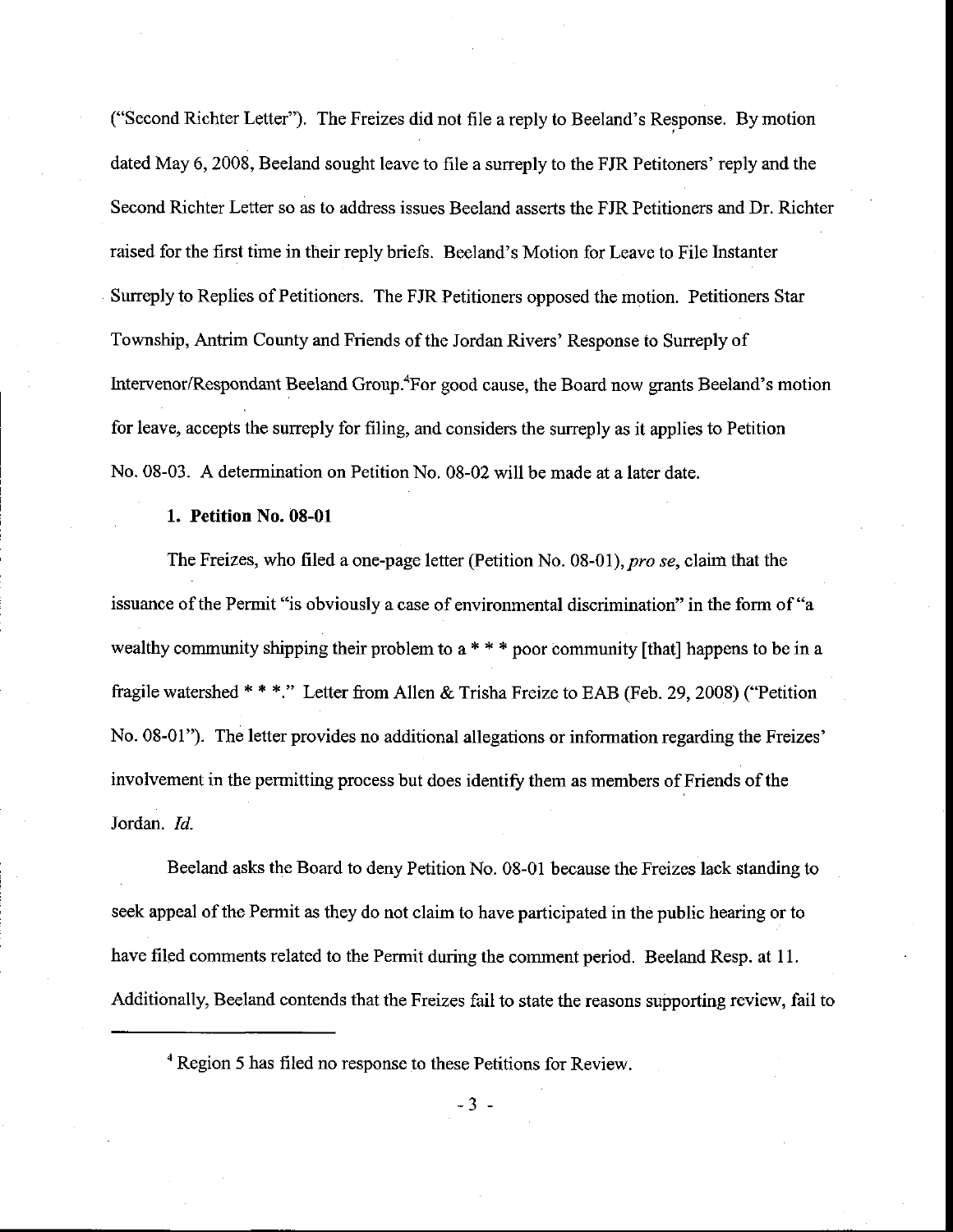demonstrate that the issues in their letter were raised during the public comment period, and fail to identify any disputed permit conditions. *Id.* As observed by Beeland, Petition No. 08-01 does not even state that Permit review is sought. *Id.* 

We agree with Beeland that Petition No. 08-01 is deficient. The Freizes do not indicate that they participated in the public review process by submitting written comments on the draft permit or by presenting testimony at the public hearing. As such, the Freizes have failed to demonstrate standing under 40 C.F.R. \$\$ 124.13 and 124.19(a) to file an appeal of the Permit to this Board. 40 C.F.R. \$ 124.13 (describing obligation to "raise all reasonably ascertainable issues and submit all reasonably available arguments supporting  $**$  [the petitioners'] position by the close of the public comment period"); id.  $\S$  124.19(a) (describing procedural requirements for permit review); see, e.g., In re Avon Custom Mixing Servs., Inc., 10 E.A.D. 700, 704-08 (EAB 2002) (discussing threshold procedural requirements for permit review); In re Knauf Fiber Glass, GmBH, 8 E.A.D. 121, 173 (EAB 1999) (discussing standing). Although "[a]ny person who failed to file comments or failed to participate in the public hearing on the draft permit may petition for administrative review  $***$  to the extent of the changes from the draft to the final permit decision," the Friezes do not identify any change between the draft and final permits to which they object.  $40 \text{ C. F.R. }$  \$ 124.19(a).

In addition, the Freizes' letter lacks sufficient specificity by failing to identify any permit term or condition that they believe warrants review. *Id.; Avon Custom Mixing Servs.*, 10 E.A.D. at 707-08 & n.10. Although the Board will construe a *pro se* petition broadly, it nonetheless must clearly identify the permit conditions at issue and state why those provisions warrant review. Knauf, 8 E.A.D. at 127  $\&$  n.72 (noting that petitions filed by persons unrepresented by

 $-4 -$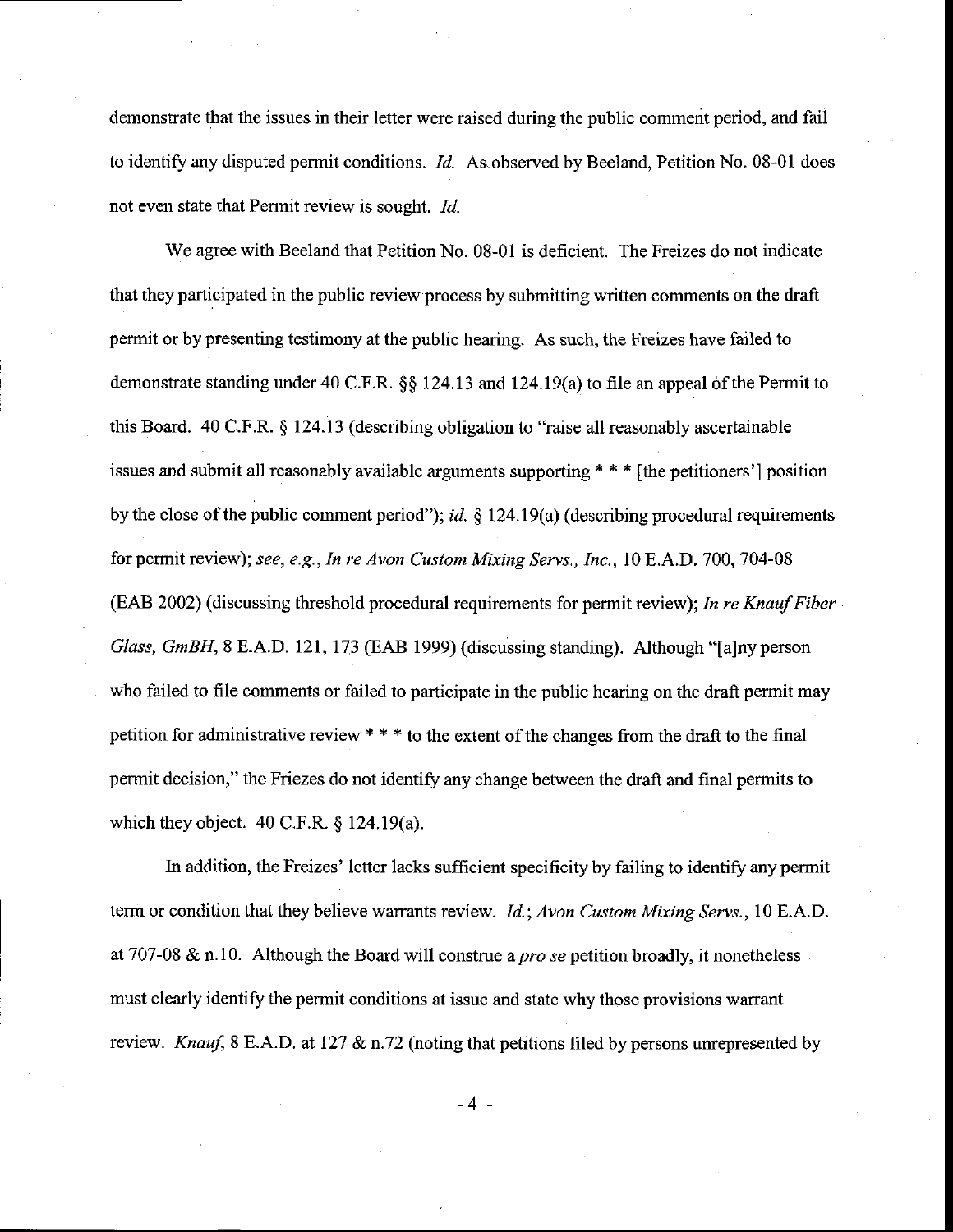legal counsel need not contain sophisticated arguments or precise terminology but nonetheless must provide sufficient specificity as to alert the Board to the issues being raised); In re Enyotech, L.P.,6E.A.D.260,267-69 (EAB 1996) (same). For these reasons, we deny review of Petition No. 08-01.

# 2. Petition No. 08-03

Petition No. 08-03, includes two ietters filed by Dr. Richter and Ms. Lang and identifies a "Community Forum" hosted by local government and community groups on March 8, 2008, for the purpose of discussing and documenting the public's concems regarding the Region's issuance of the Permit. Letter from Dr. John W. Richter. President. Friends of the Jordan River Watershed, Inc., to Clerk of the EAB, U.S. EPA (Mar. 10,2008) ("First Richter Letter'); Letter from Heidi S. Lang, Antrim Conservation District, to Clerk of the EAB, U.S. EPA (Mar. 10, 2008) ("Lang Letter'). The First Richter Letter states, "The enclosed transcript and video recording constitute a collective petition  $**$ .<sup>55</sup> First Richter Letter at 1. It then characterizes the materials (including the video and audio recordings) arising from the Community Forum and provided to the Board as a "continuum" of the "numerous comments, petitions, resolutions and statements" submitted to the Region in June and July 2007 during the public comment period and

<sup>&</sup>lt;sup>5</sup> A VHS tape and DVD accompanied Petition No. 08-03. The First Richter Letter does not describe the date or circumstances under which the tape and DVD were made, and a transcript does not appear to have been filed.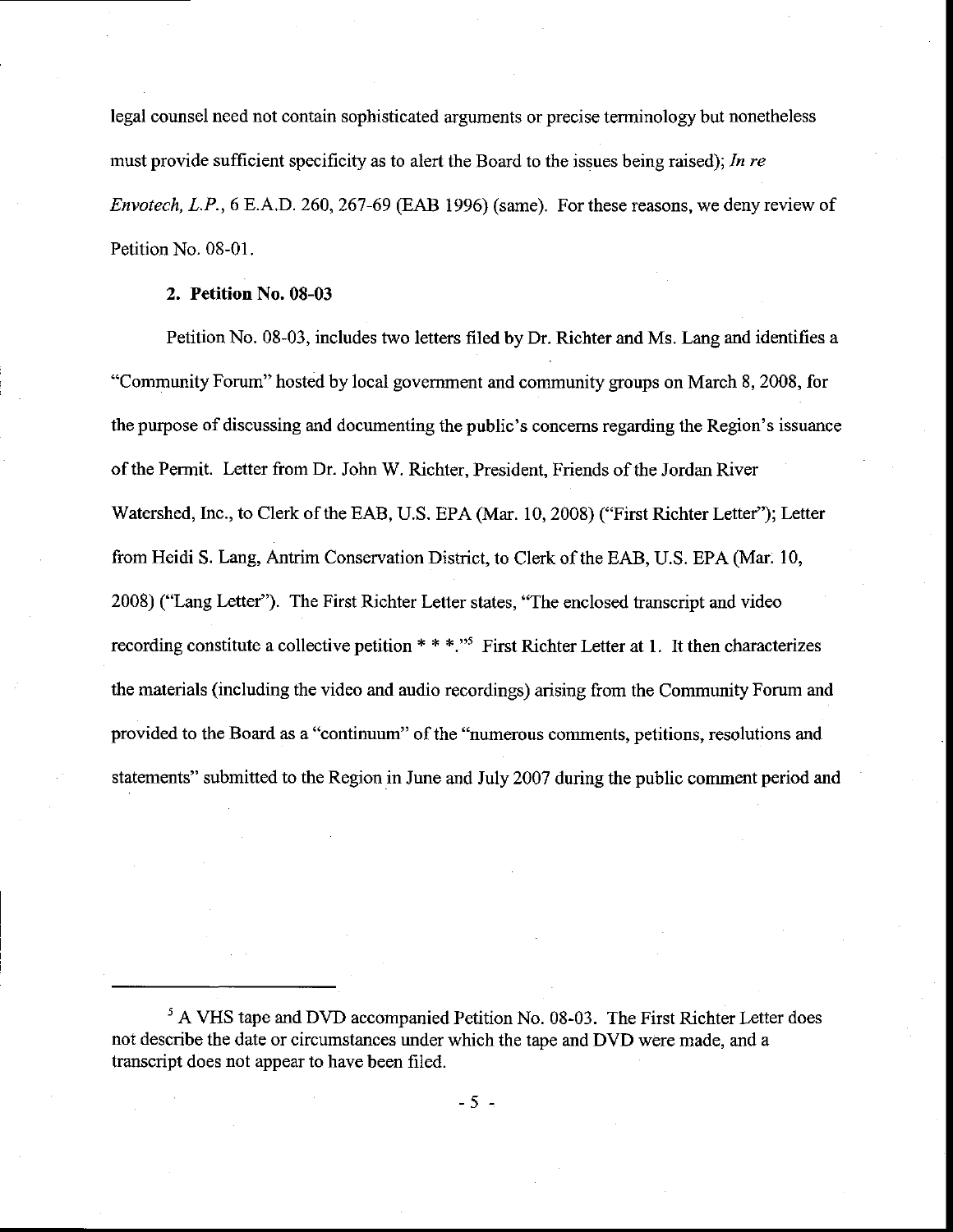in opposition to the issuance of the Permit.<sup>6</sup>  $Id$ . The letter then identifies a number of reasons raised at the Community Forum that allegedly support the Board's review of the Permit:

> [N]early 30% of the public's comments were either not considered, rejected or inadequate under the narrow UIC Rules[;] this permit fails to consider all of our water resources and constitutes an unnecessary risk[;] this is a wrong and inadequate solution to the fundamental problems at Bay Harbor[;] the permit represents a failure of EPA to enforce its own Administrative Order of 2005 and a failure of EPA to address the total scope of the problems, not just those under UIC Rules[;] the Environmental Justice Evaluation was inadequatef;] and this permit failed to access prudent and feasible alternatives to the disposal well.

Id. at 1-2. This letter also appears to challenge the issuance of the Permit "before a final remediation plan is adopted" and the adequacy of the UIC regulations. Id. at 2.

The letter submitted by Ms. Lang summarizes the consensus of the Community Forum's attendees as "a very impassioned plea to the EPA to reconsider the issuance of'the Permit. Lang Letter at 1. The Lang Letter also requests the consideration of ten issues, of varying specificity, related to the Permit decision.  $Id$ . These comments generally concern the following: (1) the amount of a surety bond; (2) a request for EPA to "mandate properly positioned sentinel wells instead of just monitoring wells"; (3) a question related to who will pay for "a site investigation in case the Be1l Shale Layer fails and results in groundwater contamination"; (4) a challenge to the "determination that the Bell Layer is protective"; (5) who will pay for wear and tear on the

 $6$  The First Richter Letter provides that "[i]ncluded in these submissions [in June and July 2007] were resolutions from Antrim and Charlevoix County Commissions, City of East Jordan, Star Township, several [non-profit organizations] and many, many others." First Richter Letter at 1. The letter directs the Board to a "CD documenting these submissions as well as a significant electronic and paper file" that should be "in []our records." *Id.* The CD referenced in the First Richter Letter is apparently different from the video recording and DVD filed with that letter. We note that such submissions have not been independentlv filed with the Board.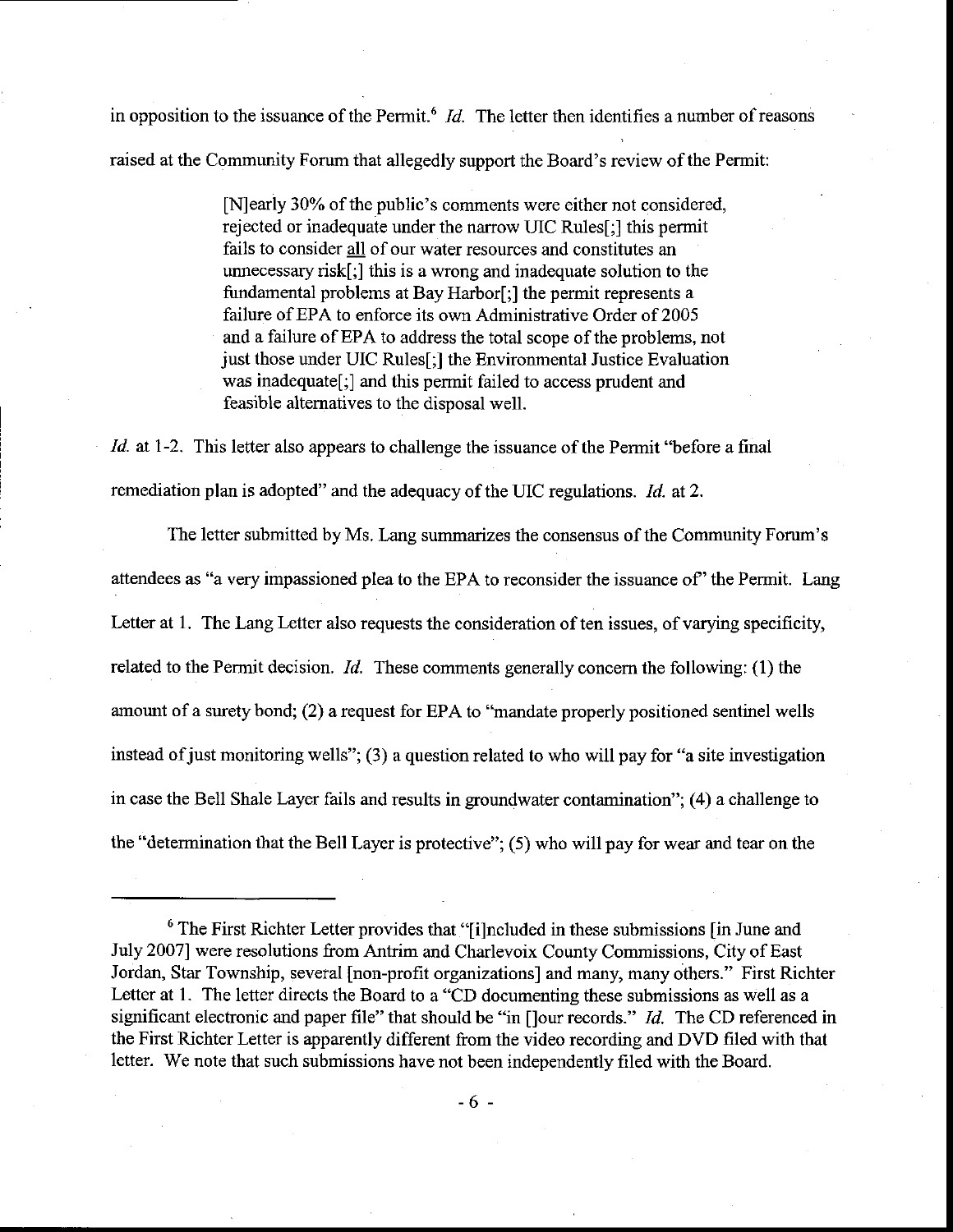roads; (6) whether Emergency Action Plans will be mandated; (7) whether "CMS/Beeland [wil1] work to fix the problem [and] not just apply a band-aide to the wound"; (8) the adequacy of the proposed solution for contaminated beaches at Bay Harbor; (9) Antrim County residents protesting the shipment of Bay Harbor/Emmett County's hazardous waste; and (10) environmental justice.  $Id$ . at 2.

Beeland asserts that Petition No. 08-03 also does not meet the threshold procedural requirements to be reviewed under 40 C.F.R. § 124.19. According to Beeland, Petition No. 08-03 raises issues that were not preserved for appeal during the comment period and do not address any permit conditions. Beeland Resp. at 31-33. Beeland also argues that Petition No. 08-03 raises issues that are outside the scope of the SDWA and UIC. Id. at 31. Further, Ms. Lang allegedly fails to "identify either disputed conditions of the permit or EPA responses to comments relating to such disputed conditions[,]  $* * *$  and merely states that 'the following items should be considered." Id. at 32. According to Beeland, the comments in the Lang Letter were not previously provided to the Region, and therefore, EPA did not prepare responses to those comments, and Ms. Lang is precluded from arguing that the Region relied on erroneous findings of fact or conclusions of law.<sup>7</sup> Id.

The Second Richter Letter seeks to clarify several of the issues raised in Beeland's. Response. At the outset, we note that the Second Richter Letter, which serves as a "reply to

 $<sup>7</sup>$  Beeland also notes that Petition No. 08-03 is unclear as to the identity of the petitioner</sup> because the First Richter Letter and Lang Letter are on Friends of the Jordan River Watershed, lnc., and Antrim Conservation District letterheads, respectively, and neither letter states whether the authors submitted the letters on behalf of themselves as individuals, the organizations whose names are on the letterhead, or another entity. Beeland Resp. at 30-31.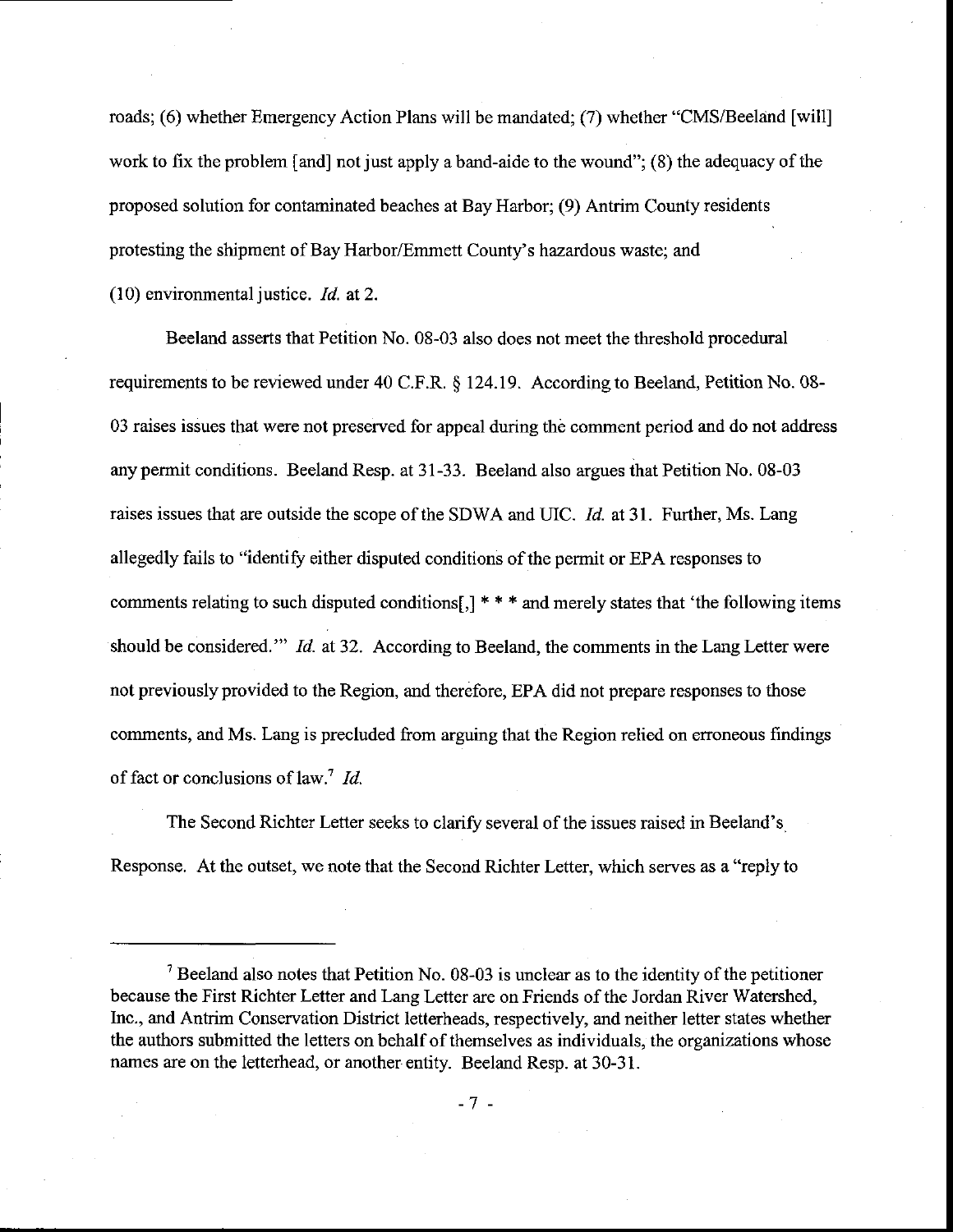Intervenor/Respondant Beeland Group's response to Petition  $08-03$ ,]" was not timely filed.<sup>8</sup> Second Richter Letter at 1. Even if the Second Richter Letter were timely filed as a reply to Beeland's Response, the information contained therein does not persuade the Board that Petition No. 08-03 meets the threshold procedural requirements for our review ofthe Permit.

The Second Richter Letter states that Petition 08-03 "represents a collective petition comprising comments fiom a broad coalition of individuals, govemment agencies and [nonprofit organizations] who oppose the proposed injection well." Id. The Second Richter Letter neither identifies the members of the "broad coalition" nor provides a formal name for the coalition, but the Second Richter Letter states that comments were collected on March 8, 2008 at the Community Forum. Id. The Second Richter Letter also alleges that "[t]hese same comments were raised and submitted by the coalition during the offrcial comment period in June and luly 2007." Id. No documentation of those comments was provided, however. The Second Richter Letter further alleges that Dr. Richter was the twenty-sixth speaker at the June 13, 2007 public hearing in Alba, Michigan, and that he has legal standing both as an individual and as a spokesperson for the coalition. *Id.* Dr. Richter does not, however, assert that he was speaking on behalf of the coalition or provide any evidence that he indicated as much in his testimony. In addition, he does not state whether the objections he raises in the 08-03 Petition are the same as the objections he raised at the June 13, 2007, public hearing. Similarly, the Second Richter

<sup>&</sup>lt;sup>8</sup> As previously mentioned, replies to Beeland's Response were initially due from all petitioners on April 21, 2008. The Board granted the motion for a seven-day extension of time sought by Attomey Topp on behalf of the entities filing Petition 08-02: Star Township, Antrim County and Friends of the Jordan River Watershed, Inc. - the FJR Petitioners. In re Beeland Group, LLC, UIC Appeal No. 08-02 (EAB Apr. 14, 2008) (Order Granting Motion for Extension of Time). At no time did Dr. Richter or Ms. Lang seek an extension for their reply to Beeland's Response, nor did the Board extend the deadline.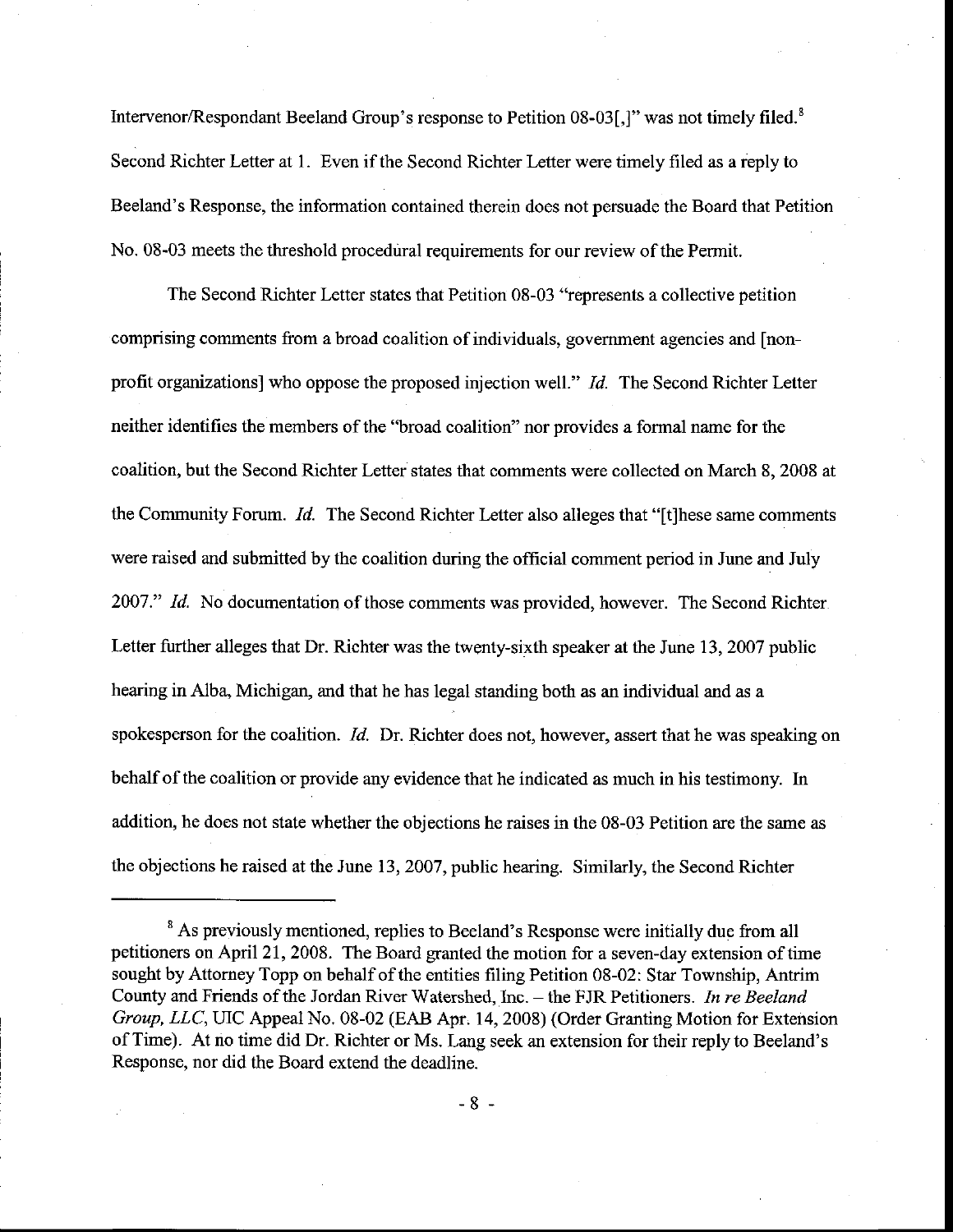Letter alleges that Ms. Lang "submitted written comments during the official conrment period + \* \* [and] also serves as a representative, spokesperson and participant in the previously mentioned coalition."  $Id$ . Again, no comments were provided.

The remainder of the Second Richter Letter alleges several violations of "the CERCLA" [(Comprehensive Environmental Response, Compensation and Liability Act)] process." *Id.* at 2. Specifically, the Second Richter Letter states that "[t]he proposed UIC well is part of a CERCLA  $[r]$ emoval [a]ction<sup>9</sup> and not a separate or independent permitting activity. Refusing to consider the many public comments not covered by UIC Rules violates CERCLA standards." Id. Further, "[t]he IIIC permit is \* \* \* premature and should be revoked" because "a Final Remediation Plan has not been adopted or approved or gone through the required review process" and "approval of the UIC well is also inconsistent with the CERCLA process because the required Feasibility Study has not been followed." Id.

Upon examination of Petition No.  $08-03$ , we are troubled that the petitioner – according to Dr. Richter, the broad coalition – remains essentially unidentifiable, which makes standing difficult to ascertain. To the extent that Dr. Richter and Ms. Lang serve as representatives of a coalition for the purposes of this appeal, as alleged, their participation in the public process and whether they stated their representation of the coalition at that time is essential to establish the

<sup>&</sup>lt;sup>9</sup> Removal actions are a category of cleanup response to sites contaminated by hazardous substances. CERCLA  $\S$  101(23), 42 U.S.C.  $\S$  9601(23); see also In re Cyprus Amax Minerals  $Co$ , 7 E.A.D. 434, 441 n.13 (EAB 1997). "The removal program is intended to address [hazardous substance] releases that pose a relatively near-term threat." National Oil & Hazardous Substances Pollution Contingency Plan, 53 Fed. Reg. 51,394, 51,405 (proposed Dec. 21, 1988). The authority to conduct removal actions "is mainly used to respond to emergency and time-critical situations where long deliberation prior to response is not feasible." National Oil & Hazardous Substances Pollution Contingency Plan, 55 Fed. Reg. 8,666, 8,695 (Mar. 8, 1990).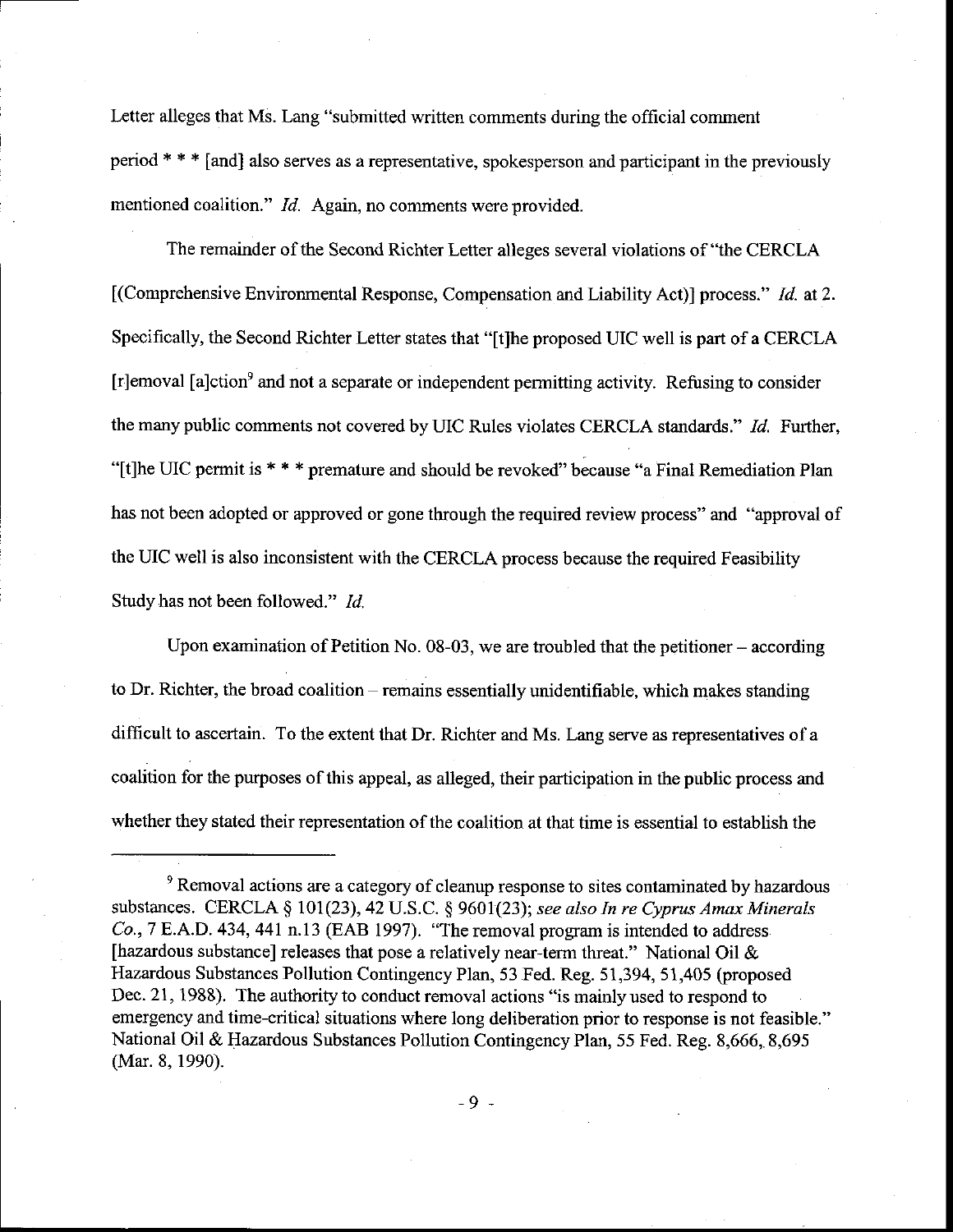coalition's standing to petition for review of the Permit. See American Soda, LLP,9 E.A.D. 280, 288 (EAB 2000) (limiting standing when documentation that a petitioner either submitted written comments or participated in the public hearing was lacking and second petitioner failed to state it was commenting on behalf of another entity). Moreover, the burden to demonstrate standing falls squarely on the Petitioner. See 40 C.F.R. §124.19 (conferring standing on those who participated in the public hearing, i.e., by making oral or written statements in accordance with 40 C.F.R. S 124.12, and requiring the petition to include a demonstration that any issue being raised was previously raised during the public comment period); see also In re Avon Custom Mixing Services, Inc., 10 E.A.D. 700,7O5 (EAB 2002).

The Second Richter Letter alleges public participation on the parts of Dr. Richter, Ms. Lang, and the coalition. Second Richter Letter at 2. However, Petition No. 08-03 lacks any documentation of comments submitted by the coalition, or any documentation that any cornments submitted by Dr. Richter or Ms. Lang were submitted on behalf of the coalition. The only documentation submitted with Petition No. 08-03 consists of several sets of comments dated March 8, 2008, which appear, based on their labeling, to have been compiled at or for the purpose of the Community Forum held on March 8, 2008. The Community Forum occuned long after the public comment period for the draft permit closed and was not part of the federal permitting process. To the extent that a similar compilation of comments was created by the coalition prior to March 8, 2008, and was "submitted by the coalition to Mr. William Bates of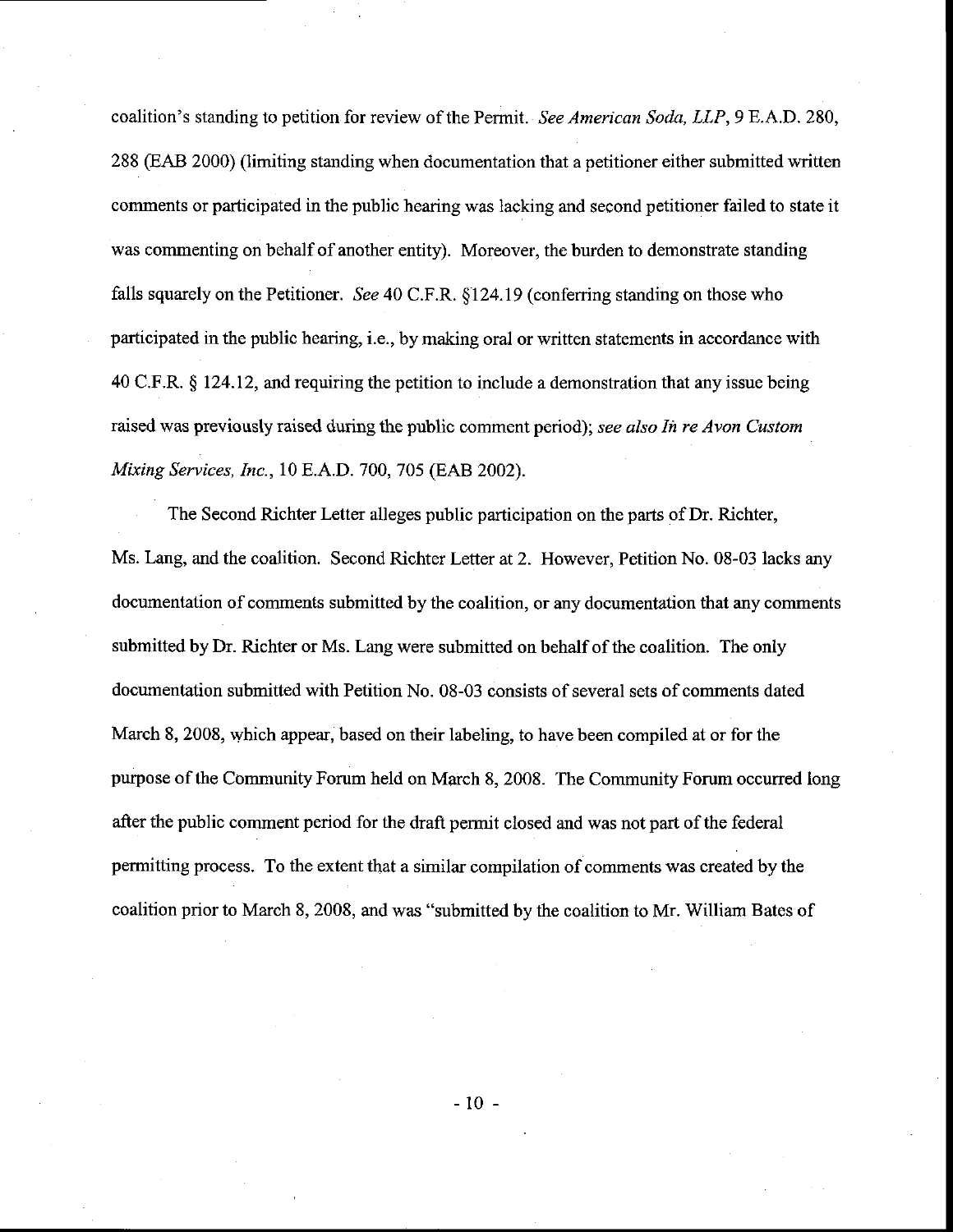EPA Region 5 during the official comment period," Petitioner has provided no evidence of that  $fact.$ <sup>10</sup>

Even if the coalition, or Dr. Richter and Ms. Lang individually, could establish standing, Petition No. 08-03 lacks sufficient specificity to be reviewed by this Board. Id.; Avon Custom Mixing Servs., 10 E.A.D. at 707-08 & n.10. We are unable to discern from the petition any specific Permit condition or term that is at issue, despite attempting to generously construe the objections.<sup>11</sup> It appears that Petition No. 08-03 seeks review based on numerous general concems, without a single citation to a permit term or condition that, in Petitioners' view, is based on a clearly erroneous finding of fact or conclusion of law. See 40 C.F.R.  $\S$  124.19(a) (requiring Petitioners, when appropriate, to show that the condition in question is based on "[a] finding of fact or conclusion of law which is clearly erroneous," or "[a]n exercise of discretion or in important policy consideration which [the Board] should, in its discretion, review'). Further, although Petitioner asserts that the appeal involves "important policy considerations which the Board, in its discretion, should review, the Board cannot discem from the Petition what those policy considerations are, or any argument warranting Board review.<sup>12</sup> Based on the foregoing,

<sup>&</sup>lt;sup>10</sup> A petitioner who does not participate in the permitting process during the comment period may, nevertheless, petition for review of provisions that have changed between draft and the final permit. See 40 C.F.R.  $\S$  124.19(a); Avon Custom Mixing, Servs., 10 E.A.D. at 707-08 & n.10. Petition No. 08-03, however, does not specifically identify any changes to the permit, let alone any specific objections to such changes.

 $<sup>11</sup>$  As noted above, in cases where, as here, the petitioner is not represented by counsel, the</sup> Board typically attempts to identify the substance of the argument despite "the informal manner in which those arguments are presented." In re Federated Oil & Gas of Traverse City, Mich., 6 E.A.D. 722, 727 (EAB 1997).

 $12$  Additionally, we note that, to the extent that Petition No. 08-03 was intending to raise (continued...)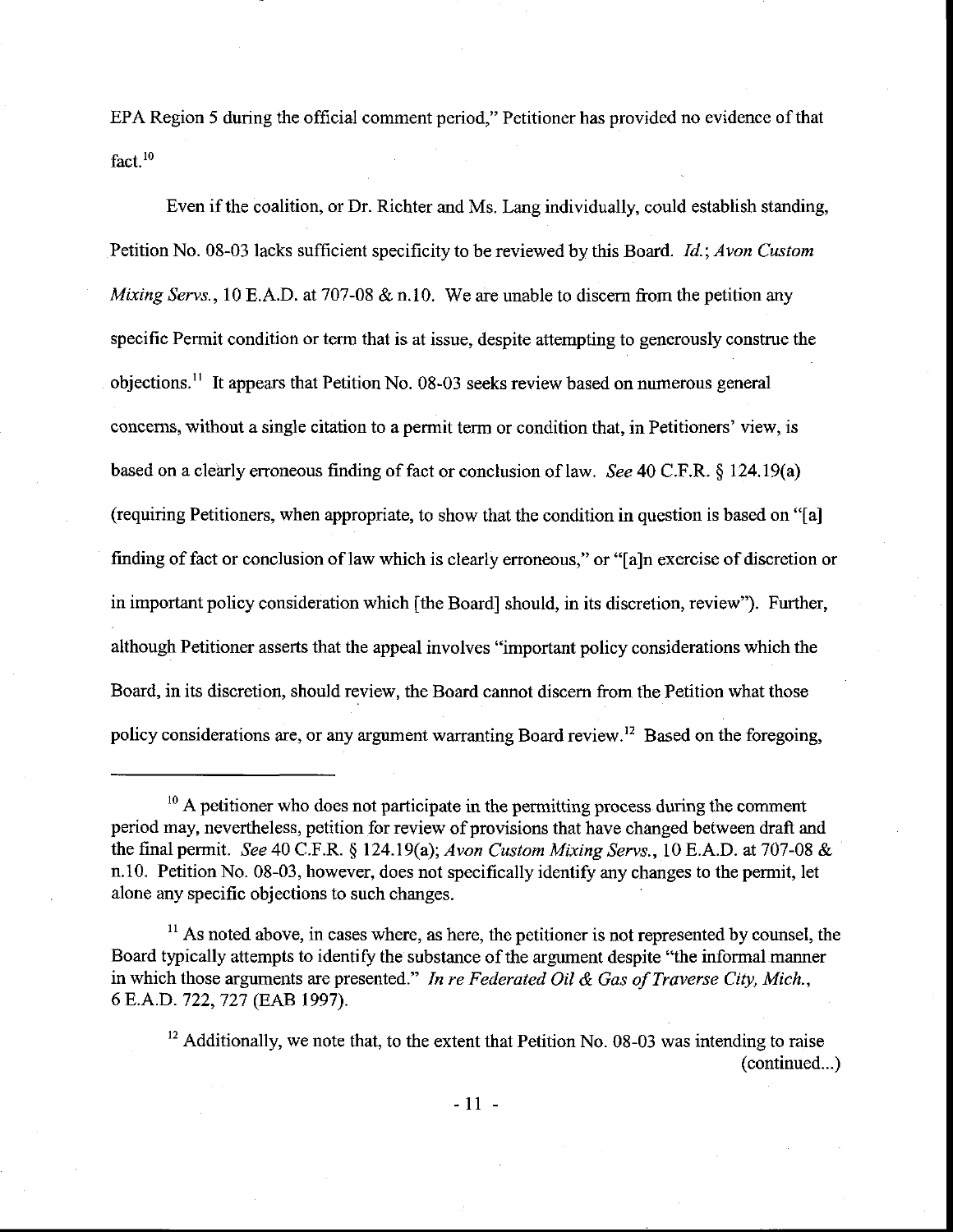Petition No. 08-03 does not meet threshold procedural requirements for our review and is, accordingly, denied.

# **CONCLUSION**

For the foregoing reasons, review of Petition Nos. 08-01 and 08-03 are denied.

So ordered. $13$ 

# ENVIRONMENTAL APPEALS BOARI)

Anna L. Wolgast

Environmental Appeals Jydge

Dated: May  $2\frac{2}{3}$ , 2008 By:

 $^{12}$ (...continued)

issues concerning any ongoing CERCLA rernoval action, such issues would be beyond the scope of a petition for review of this UIC permit.

<sup>13</sup> The panel deciding this matter is comprised of Environmental Appeals Judges Edward E. Reich, Kathie A. Stein, and Anna L. Wolgast.